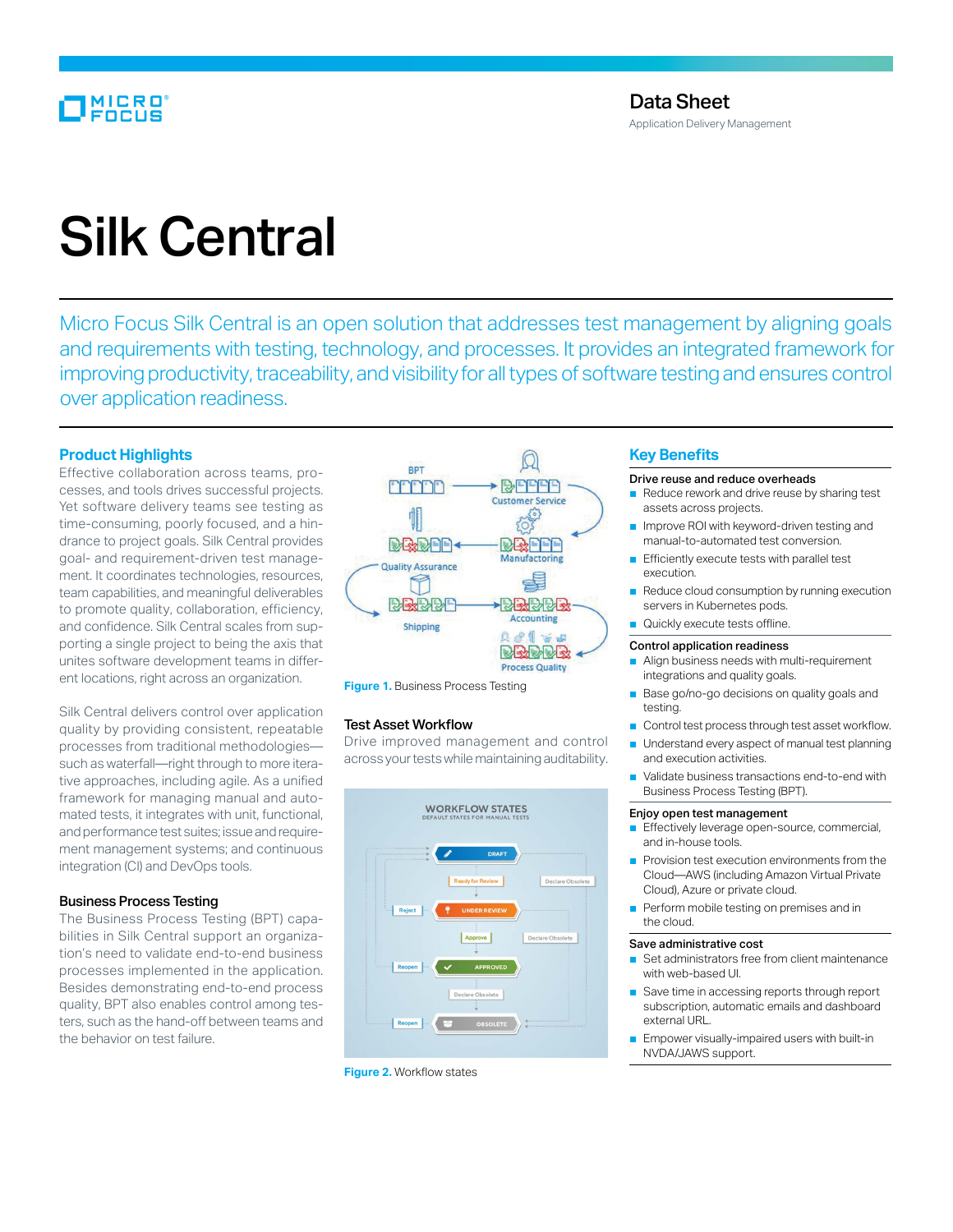Transition tests through a review process from Draft, Under Review, to Approved state with full audit control at each stage, and use dedicated role permissions to control the process. Redundant tests can be marked as Obsolete at any stage of the workflow, ready for final review before deletion.

# Collaboration Using Microsoft Teams

The integration of Silk Central with Microsoft Teams provides a means of team collaboration for manual testers working together on a project. A set of predefined actions trigger messages to be sent to Microsoft Teams. These messages deliver the crucial information and links to jump to the relevant items in Silk Central or to perform the next steps.

# Client and Project Structure

Silk Central supports your diverse needs, and the scales of deployment, by using clients (distinct units within a Silk Central instance) to support a multi-tenancy structure. This enables organizations to separate projects by clients while maintaining security and control, with additional ability to manage license allocation, either within a single database or across multiple database instances.

# **Key Features**

# Requirement Management

# **MANAGE REQUIREMENTS FROM MULTIPLE SOURCES**

Silk Central enables you to unite requirements, regardless of source, into a single project. Achieve a centralized end-to-end view in one location to enhance collaboration and control across your project.

# **TEST AGILE REQUIREMENTS**

Silk Central offers strong integrations with leading agile planning and tracking tools such as Atlassian Jira Agile. Silk Central manual execution planning supports agile development through progress reporting, burndown charts, planning, and personal dashboards.

Optimized to test both agile and traditional requirements, Silk Central accelerates test execution and increases collaboration on quality assurance activities.

# **MITIGATE RISK USING QUALITY GOALS**

Silk Central helps testers prioritize, execute, and demonstrate how their efforts respond to risk-based and requirement-driven testing. Silk Central reports illustrate how testing has responded to these defined quality goals, ultimately enabling the critical go/nogo decision.

# Test Design and Asset Management **KEYWORD-DRIVEN TESTING**

Keyword-driven testing closely couples Silk Central management with Selenium or Silk Test automation capabilities:

- Involve different professional groups in the test automation process by separating test design and implementation.
- Achieve maintenance benefits by reusing test code or keywords, and enjoy the easy abstraction of low-level automation and high-level business scenarios through multi-level keyword sequences.
- Enable a seamless transition from manual to automated testing by basing keyword tests on current manual test steps.
- Get recommended keywords based on the automatic analysis of existing keyworddriven tests when creating a new test.

#### **SHARE TEST ASSETS ACROSS PROJECTS**

Drive improved reuse and lower maintenance overheads by sharing tests across projects. Defining a central test repository and enabling projects to reference tests in it improves process and practice within your organization.

# **REUSABILITY AND MAINTAINABILITY OF ASSETS**

Silk Central efficiently maintains and reuses test assets. Mandatory Attributes and Mandatory Properties help standardize data

usage to ensure they are always used in asset creation. Use the Global List attributes to centrally maintain a set of items and use them in multiple projects. This enables data standardization and increases reusability and maintainability across requirements, tests, and execution plans. Utilize Linked Fields for management of related fields to reduce the likelihood of wrong input and User List attributes to automatically populate tests or execution plans to project users.

# Test Planning and Execution

#### **ADVANCED MANUAL EXECUTION PLANNING**

Silk Central increases efficiency and productivity by making it easy to identify, plan, and schedule manual tests. It allows users to decide:

- What to test through quality goals and filters
- When to test by planning test cycles within specified timeframes
- Where to test by choosing which systems or configurations to use
- Who to test by allocating based on resource and time capacity

#### **PARALLEL TEST EXECUTIONS**

Organizations need efficient test execution. The parallel testing capabilities within Silk Central execute automated tests across every execution server (physical or virtual) at the same time—reducing overall test time and driving project efficiency. Silk Central provides users with the flexibility to decide what to execute in parallel and what not to.

#### **KUBERNETES PLUGIN**

Reduce resource consumption and cost by making Kubernetes pods available for test execution as virtual execution servers.

#### **MOBILE TESTING**

■ Execute mobile device testing with Micro Focus UFT Mobile and Silk Test Workbench integration, including automated functional tests and manual tests.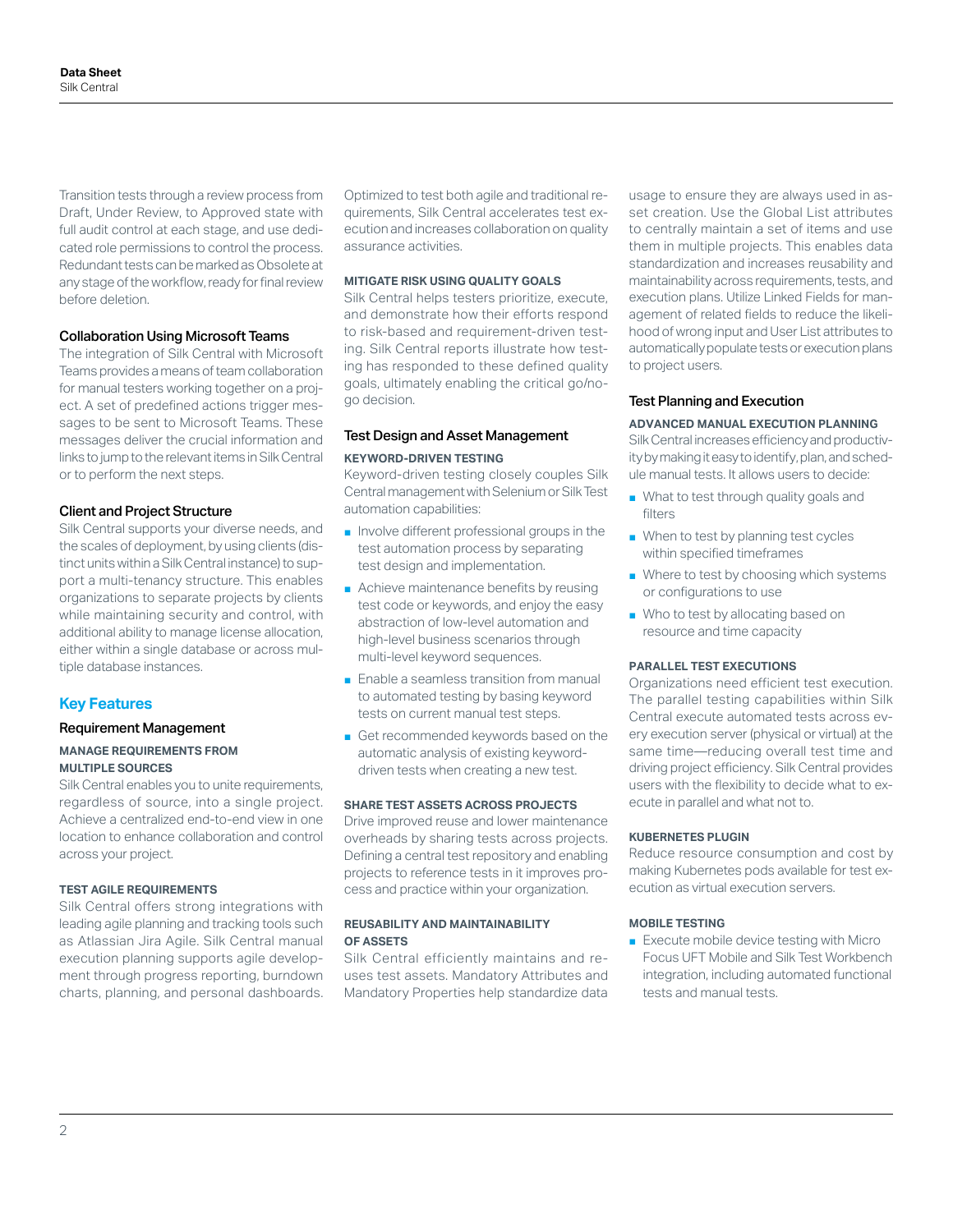- Use Silk Central when manually testing mobile applications. It mirrors the mobile device on your desktop for convenient interaction with remote test devices.
- Enjoy the flexible scheduling control of manual and automated tests as if any remote iOS or Android device were connected locally. Test teams can also select mobile test devices using multiple filtering options, including device type, platform, application, or device name.

# **TESTING FROM EVERY ANGLE**

Integration with many testing tools means Silk Central offers coverage of every angle of your application through unit, functional, and performance testing, whether manual or automated.

- Unit Test: JUnit, NUnit, UFT Developer
- Functional Test: UFT One, Silk Test
- Performance Test: Silk Performer. LoadRunner Professional
- Regression Test: UFT One, Silk Test
- Any Test: The ProcessExecutor test type can be used to execute any script from command line.

#### **CODE AND CONFIGURATION COVERAGE**

Silk Central helps identify functionality gaps in current test definitions by providing code coverage analysis for manual and automated tests for .NET or Java apps.

Configuration testing ensures test scripts executed against multiple configurations need no duplication, providing script reuse and reporting on coverage of test environments.

# **EXECUTION SNAPSHOT**

Exporting the 'Document View' of the Execution Planning unit to Microsoft Excel creates a snapshot of execution status and progress for management, analytics, and reporting. Filters, sorting, grouping and order settings of the columns in DocumentView are also applied to the exported data.

# Tracking and Reporting

# **TESTBOOK: INSIGHT INTO MANUAL TESTS**

The Testbook delivers real-time updates on all activities during manual testing. It simplifies collaboration among testers and test managers by displaying who did what and when.

# **SIDE-BY-SIDE RESULTS COMPARISON FOR AUTOMATED TESTS**

Use side-by-side result analysis for fast insight into the status of automated test runs. Compare runs using visual reports showing the execution status across every individual configuration.

#### **TEST RESULT CONSOLIDATION**

Improve result analysis by extending test execution tooling eco-systems:

- Consume results for automated tests that are executed outside of Silk Central execution servers.
- Collect all artifacts—such as requirements, tests, and results—in a single repository for holistic reporting and decision-making.

# **REPORTING AND ANALYTICS**

Use the reports to view a full audit status of manual test results and associated defects. You can also trace issues raised, associated result files, and progress status in a format viewable online or exported to a PDF. Use video and screen capture for manual and automated test activities to reproduce issues and compile evidence to support compliance and audit needs.

As well as rich metrics and analytics available through default reports, Silk Central



accommodates custom reporting needs. It supports Microsoft Word and BIRT for advanced reporting and can export data to PDF or Microsoft Excel.

# **BUILT-IN ISSUE TRACKING**

Use the built-in issue tracking capabilities to raise, track, and manage issues against test assets and a defined workflow relevant to your organization.

# **Usability**

#### **ADVANCED MANUAL TEST INTERFACE**

This web-based interface requires no installation and needs little or no training. Users can execute tests and capture evidence to support test execution with screenshots, videos, audios, result files, code coverage, and defects.

# **FACILITATE ACCESSIBILITY NEEDS**

By supporting keyboard navigation and facilitating audible feedback through a screen reader, Silk Central is accessible for blind or visually impaired users. It supports both NVDA and JAWS.

# **SIMPLIFY USER MAINTENANCE WITH LDAP OR ACTIVE DIRECTORY (AD)**

Automatically create and authenticate users on demand. Eliminate the need to manually create accounts for users who are interested or involved in test activities with Silk Central.

### Supported Integrations



**Figure 3.** User defined dashboard **Figure 4.** Silk Central integrations landscape